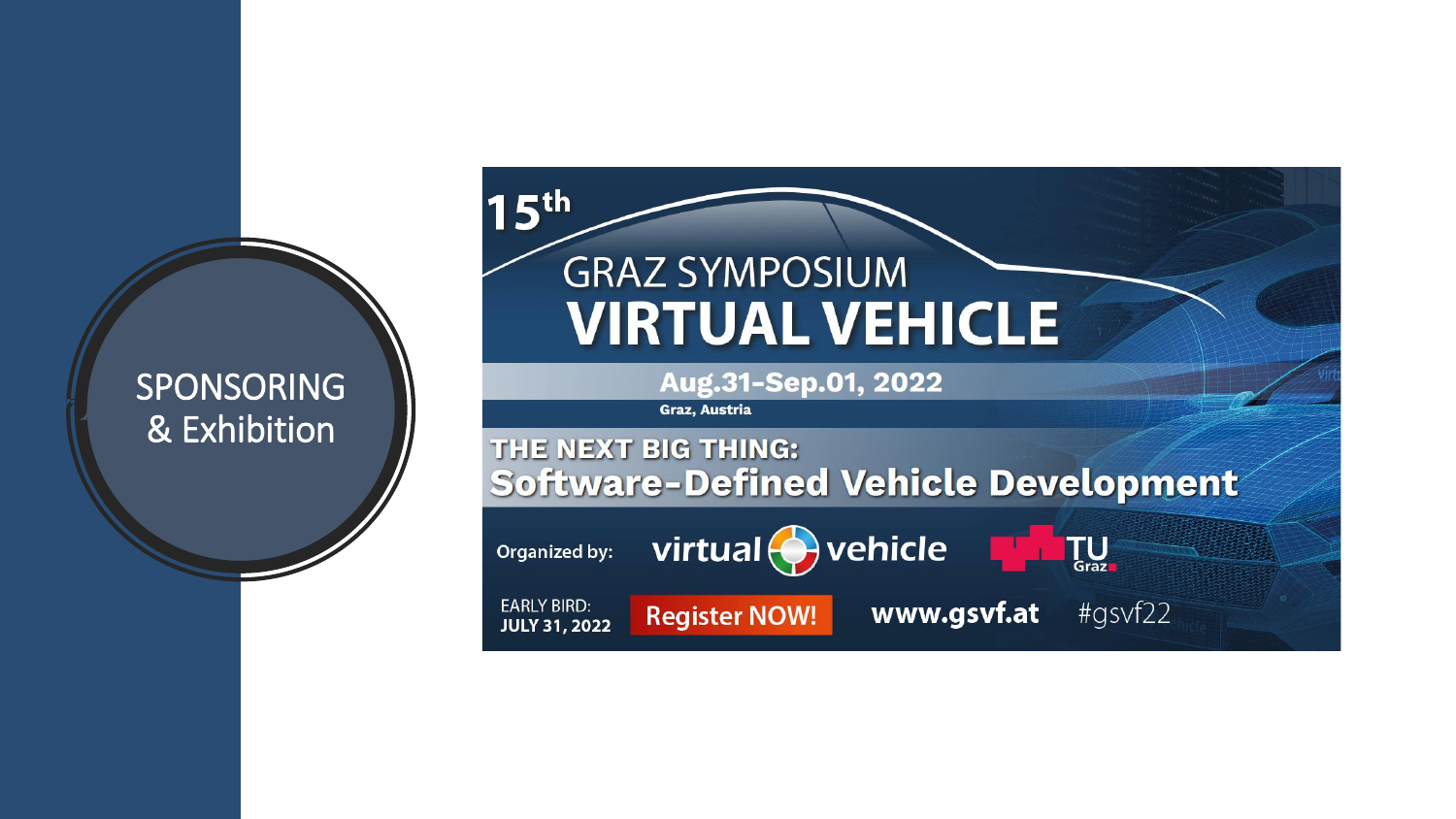**Automotive technology is evolving at a pace never seen before.**

**It's now more important than ever to keep up with groundbreaking innovations —and that's exactly why the mobility industry comes together for GSVF.**

**The gathering of leading experts in agile principles**

## WHO? **150**

Vehicle Engineers & CI/CD Developers, Experts & C**levels** 

The two-day event focuses on main application use cases: Active Safety, Integrated Safety, and Driver Assistance Connected and Automated Driving Future Vehicle Architectures (E/E and Software) Vehicle Development (e.g. People Mover) Cross-domain Applicability (e.g. Avionics, Rail, Production)

**HOW**

**WHY** 

GSVF 2021 addresses recent advances in system integration and virtual validation and its optimal coexistence with physical testing. Industry currently moves away from strictly vertical to broadly horizontal vehicle development approaches.

#### FOCUS ON:

methods, tools, data, and processes for virtual validation.

•Model-based Systems Engineering •Continuous Integration and Continuous Deployment •Engineering Automation and Agile Processes •Cloud and Edge Integration and related Architectures •Challenges of Virtual Validation •Data Availability, Data Traceability, Data analytics •Machine Learning in Development and Operation

#### WHERE? Seifenfabrik, Graz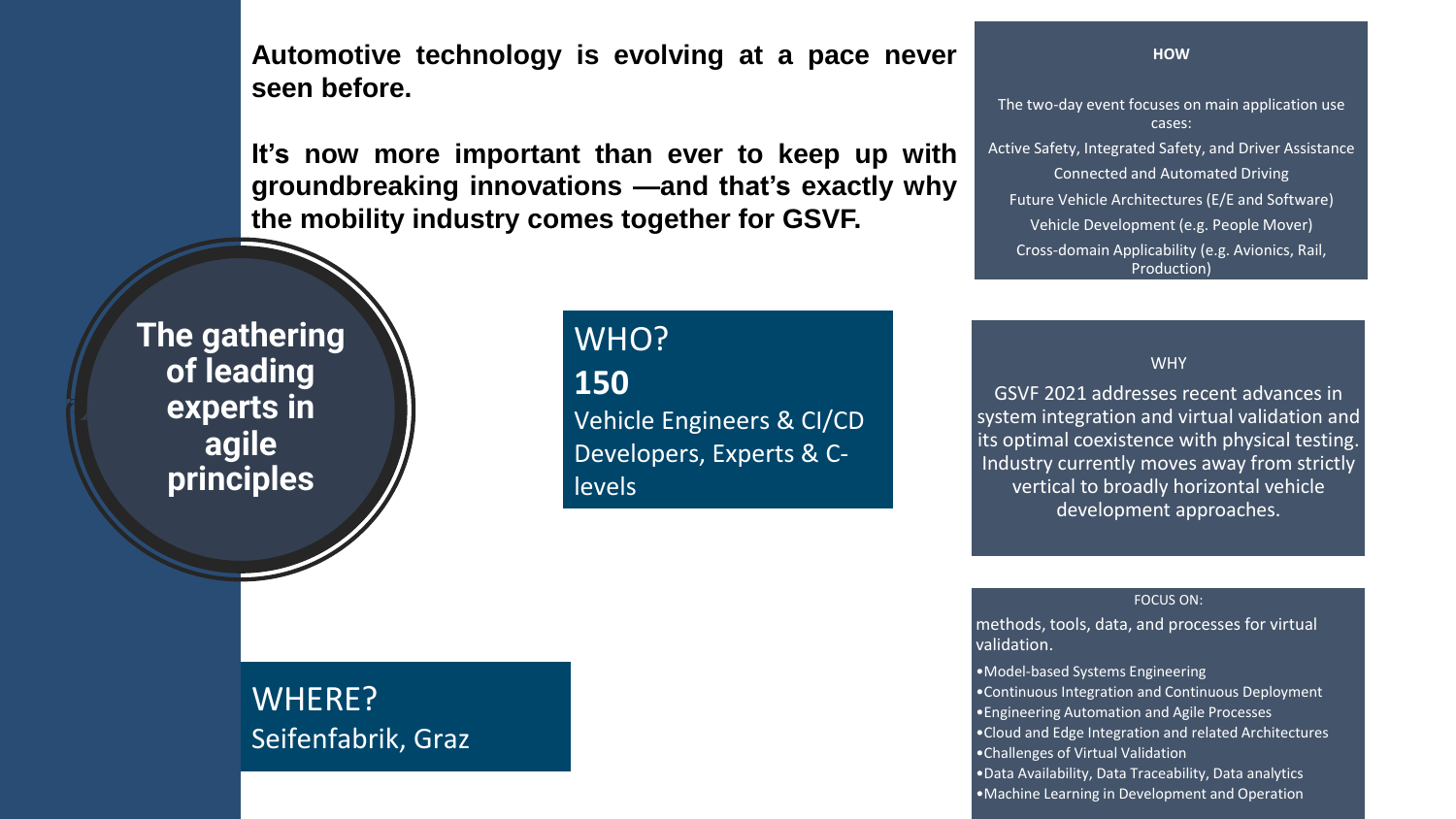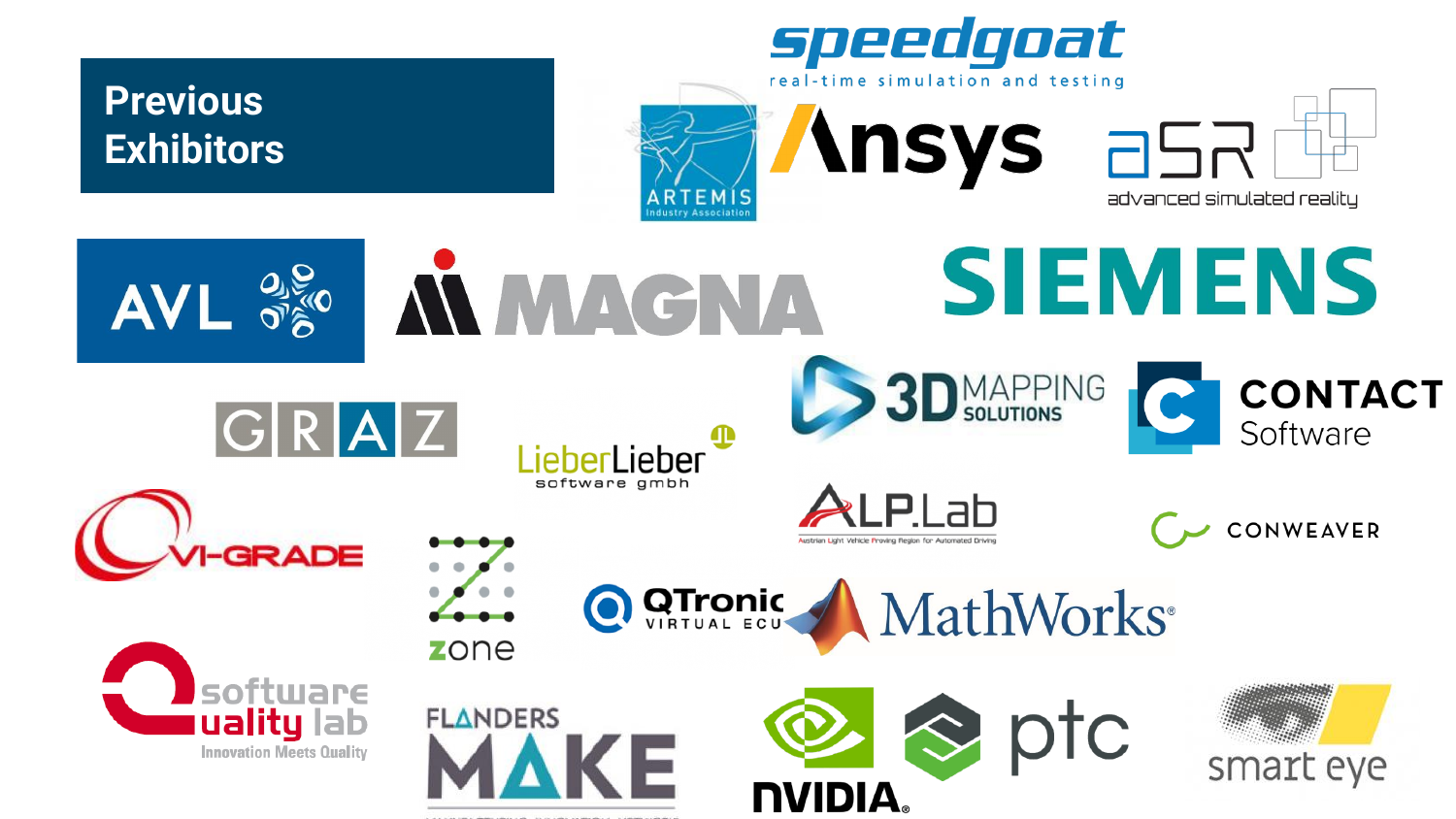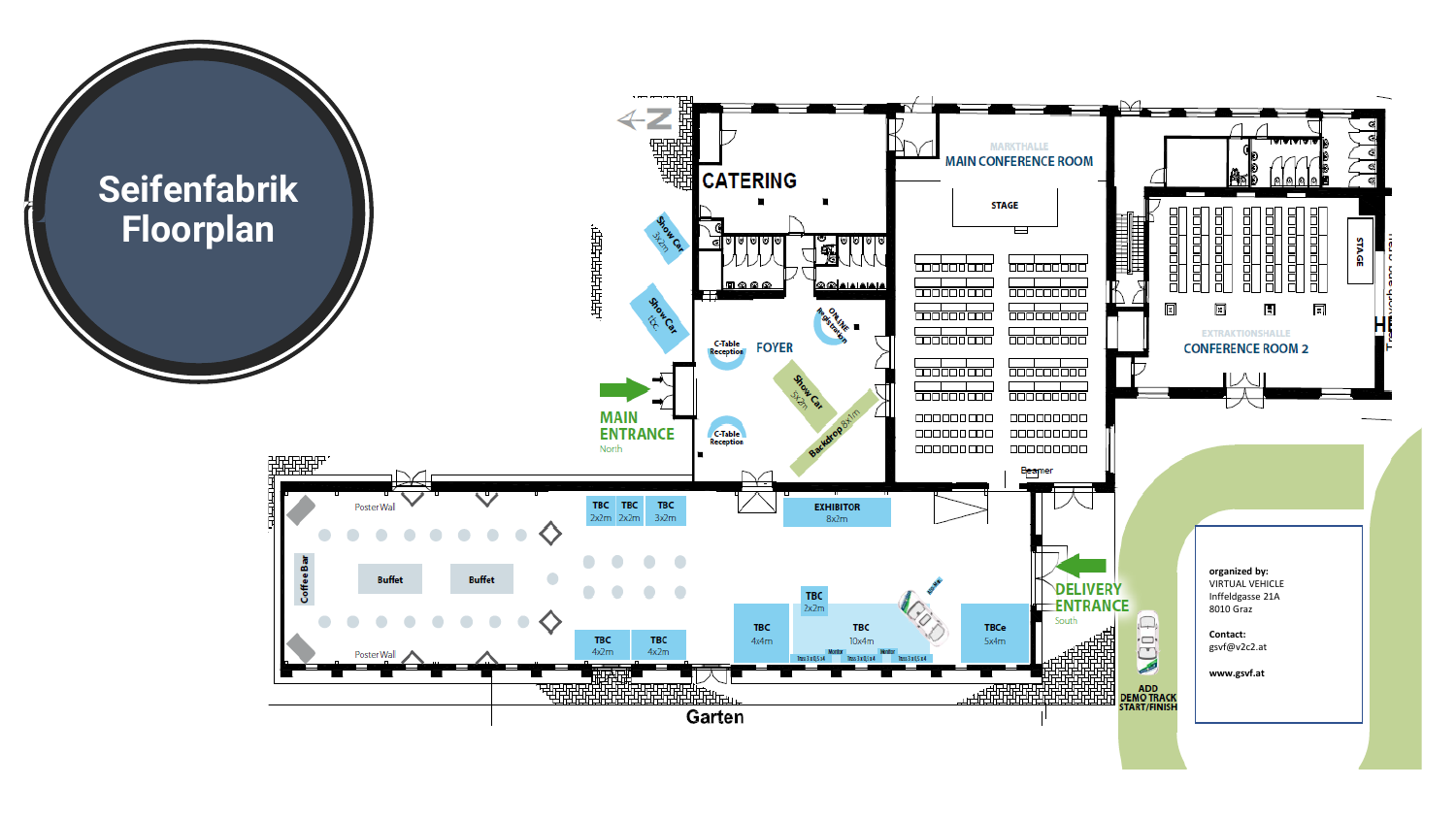## **Sponsor Packages**

|                                        | <b>PLATINUM</b>           | <b>GOLD</b>               | <b>SILVER</b>             | <b>START UP</b>  |
|----------------------------------------|---------------------------|---------------------------|---------------------------|------------------|
| <b>CONGRESS PASSES</b>                 | $\overline{2}$            | $\overline{2}$            | 1                         | 1                |
| <b>EXPO SPACE AREA</b>                 | $12 \text{ m}^2$          | 8 m <sup>2</sup>          | 6 m <sup>2</sup>          | 4 m <sup>2</sup> |
| <b>Logo Branding on Website</b>        | $\boldsymbol{\mathsf{X}}$ | X                         | $\boldsymbol{X}$          | X                |
| Logo Branding on all printed materials | $\boldsymbol{\mathsf{X}}$ | X                         | X                         |                  |
| <b>Digital Branding Congress Venue</b> | $\boldsymbol{\mathsf{X}}$ | $\boldsymbol{\mathsf{X}}$ | $\boldsymbol{\mathsf{X}}$ |                  |
| <b>Article(s) in Online Magazine</b>   | $\overline{2}$            | $\mathbf{1}$              | 1                         |                  |
| <b>Newsletter</b>                      | $\boldsymbol{\mathsf{X}}$ | X                         |                           |                  |
|                                        | € 8,690.00                | € 6,590.00                | €4,390.00                 | € 2,300.00       |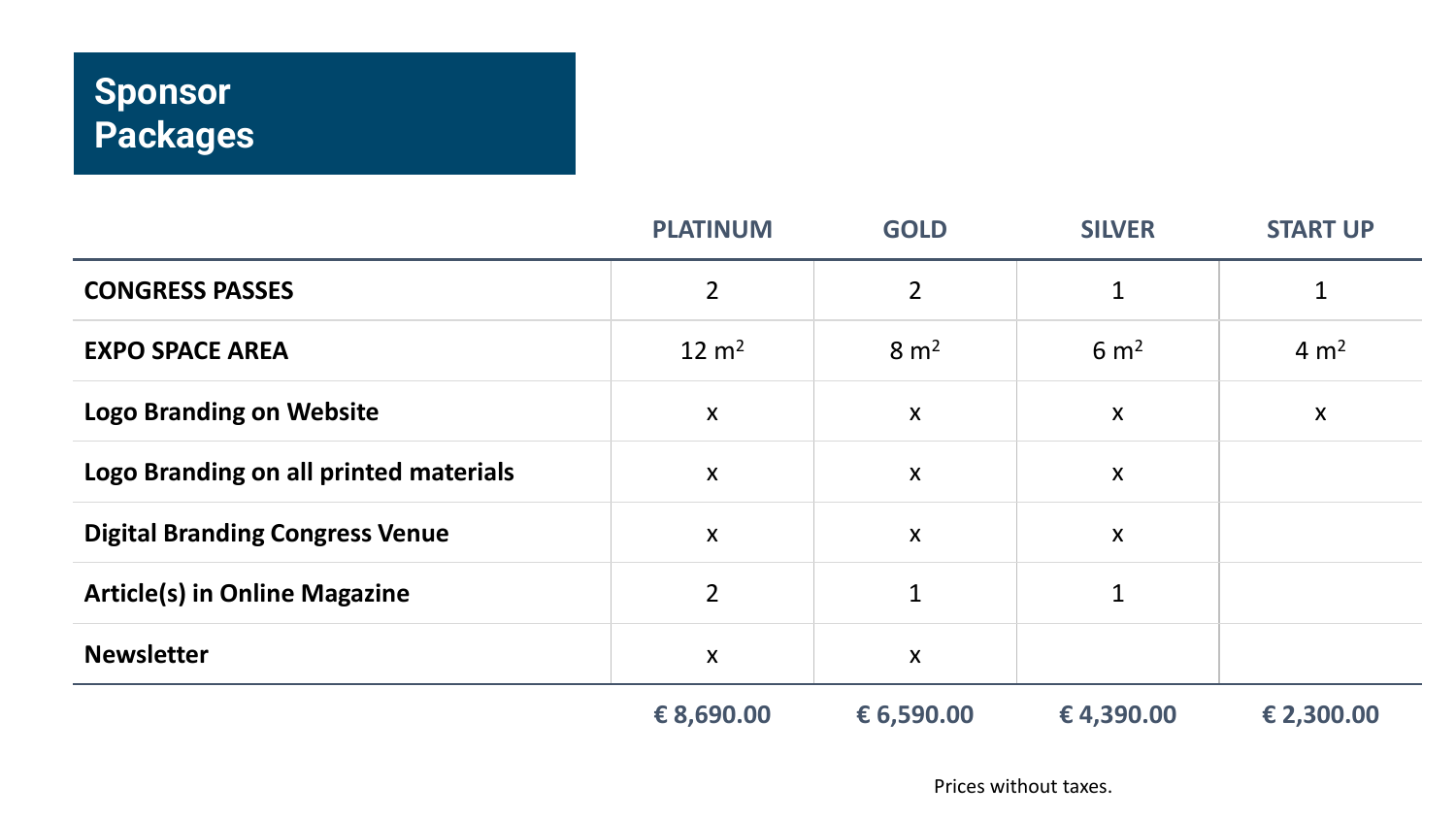

## **Exhibition**

| FLOORSPACE * EUR 390,- / m <sup>2</sup>                                                                                                         |  |  |  |  |
|-------------------------------------------------------------------------------------------------------------------------------------------------|--|--|--|--|
| $\Box$ 4 m <sup>2</sup> $\Box$ 6 m <sup>2</sup> $\Box$ 8 m <sup>2</sup> $\Box$ 12 m <sup>2</sup>                                                |  |  |  |  |
| Power connection (230 V) EUR 80,-                                                                                                               |  |  |  |  |
| Table and chair EUR 80,-                                                                                                                        |  |  |  |  |
| Outdoor show vehicle space *                                                                                                                    |  |  |  |  |
| We provide a vehicle for shuttle services                                                                                                       |  |  |  |  |
| * Due to limited floorspace, locations will be assigned under consideration of confirmed Sponsor<br>Packages and on a first come / serve basis. |  |  |  |  |
|                                                                                                                                                 |  |  |  |  |

#### Please return order form to the Congress Office not later than **May 15, 2022**.

## **Order Form**

This Order Form has to be completely filled out and confirmed with legally binding effect. By submitting this Order Form, the exhibitor accepts the Exhibitor Terms on the next side.

| <b>Sponsor Package</b> |  |
|------------------------|--|
| Company                |  |
| Department             |  |
| Contact                |  |
| <b>Address</b>         |  |
| Country                |  |
| Phone                  |  |
| e-mail                 |  |
| VAT Nr.                |  |
|                        |  |

Place and Date Company stamp and Signature